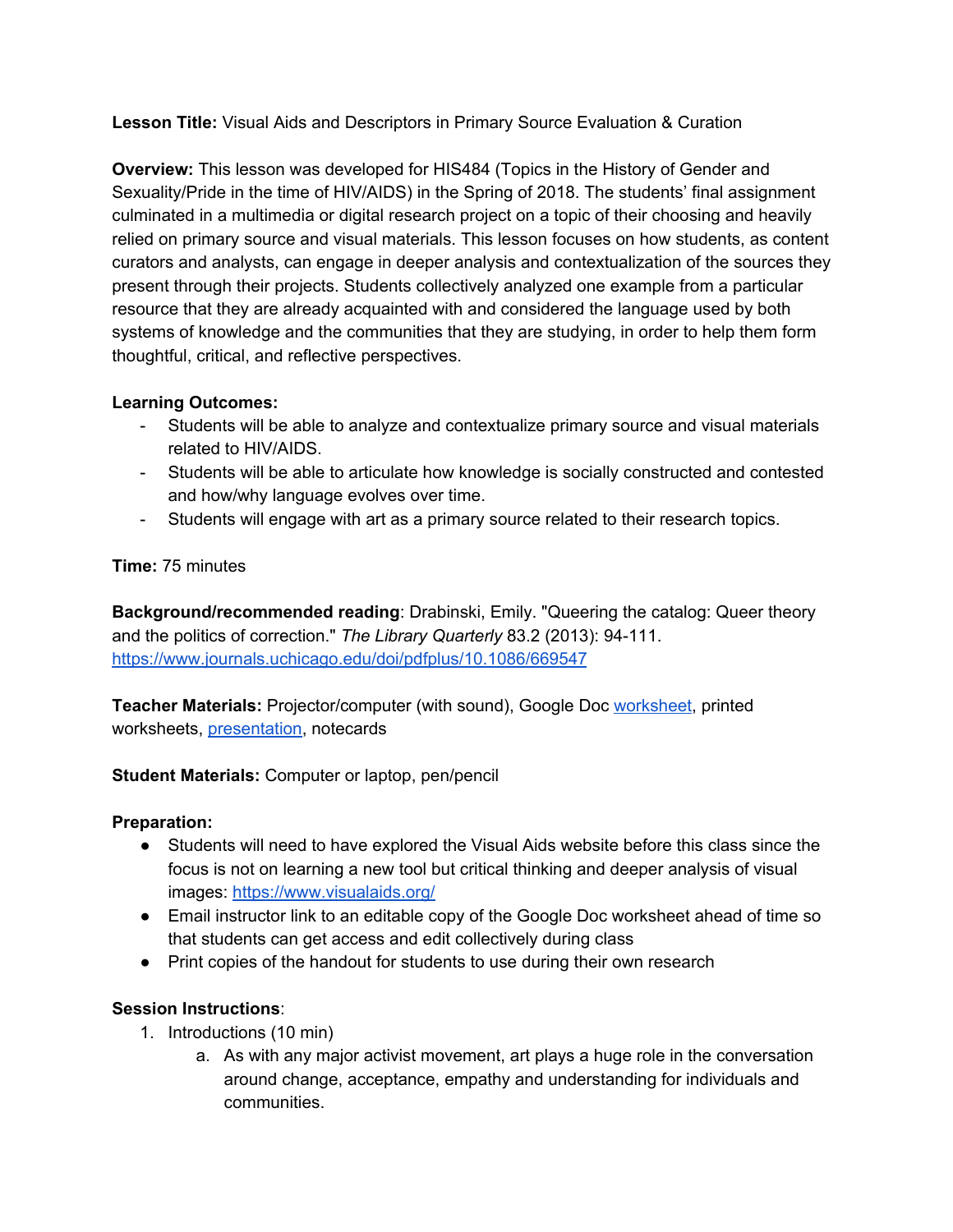- b. Art as information is the key concept in this discussion and activist and marginalized communities create, disseminate, and engage with art in order to get their messages out.
	- i. What are the messages of the HIV/AIDS movement? Historically? Today?
	- ii. Create a class list of all of the various art forms that they have seen, related to the AIDS/HIV crisis and movement (posters, buttons, paintings, murals, zines, etc)
- 2. Watch short video (5 min): <https://www.visualaids.org/projects/detail/radiant-presence>
- 3. Intro/review of Visual Aids (10 min)
	- a. Questions for discussion:
		- i. What is it and who contributes to it?
		- ii. How are they not just about historicizing aids but about keeping it contemporary?
	- b. Make note: Visual Aids commission new works on AIDS, provide grants to artists, provide public events and education, and provide a current online artist registry.
	- c. This can be a good place to identify well-known artists as well as new, self trained, and contemporary artists who have addressed AIDS through their work. This is where we will be looking today for our purposes. All of the art objects and types you named count as a primary source and can be used in your final projects.
	- d. Demonstrate how to find work by a specific artist (Felix Gonzalez-Torres, Barbara Krueger are well-known examples)
	- e. Demonstrate how to explore by their topics (Stigma, Christian\*, Trans\*)
	- f. Find one image that is rich in content to use for the class analysis/worksheet.
- 4. Analyzing and Contextualizing a work of art as a primary source (15 min)
	- a. Have all students open the worksheet in Google Drive
	- b. Encourage students to add comments and answer the questions, as well as pose other questions to others' responses.
	- c. Encourage students to look for more information on the web once they have a starting point and have more questions they would like to answer.
	- d. Offer guidance in generating keywords/terms for further searching, if needed.
- 5. Now that we have these keywords and terms that will help us dive deeper, beyond our analysis of this image, we will talk about the systems of information, particularly language and knowledge of LGBTQ people and people living with HIV/AIDS. Bring up slides/presentation (20 min):
	- a. LOC classification is the subject heading system used by the majority of academic libraries in the United States, including our library and database systems. Specific topics, that fall outside of our society's mainstream, have often been 'hidden' in broader headings, or even misplaced, in an attempt to fit them into the LCC schedule. While you are likely aware from your course materials, visibility has been a longstanding issue for both the LGBTQ and HIV/AIDS communities and increased visibility would lead to increased accessibility to relevant resources. All of this is to say, that when you go searching for materials